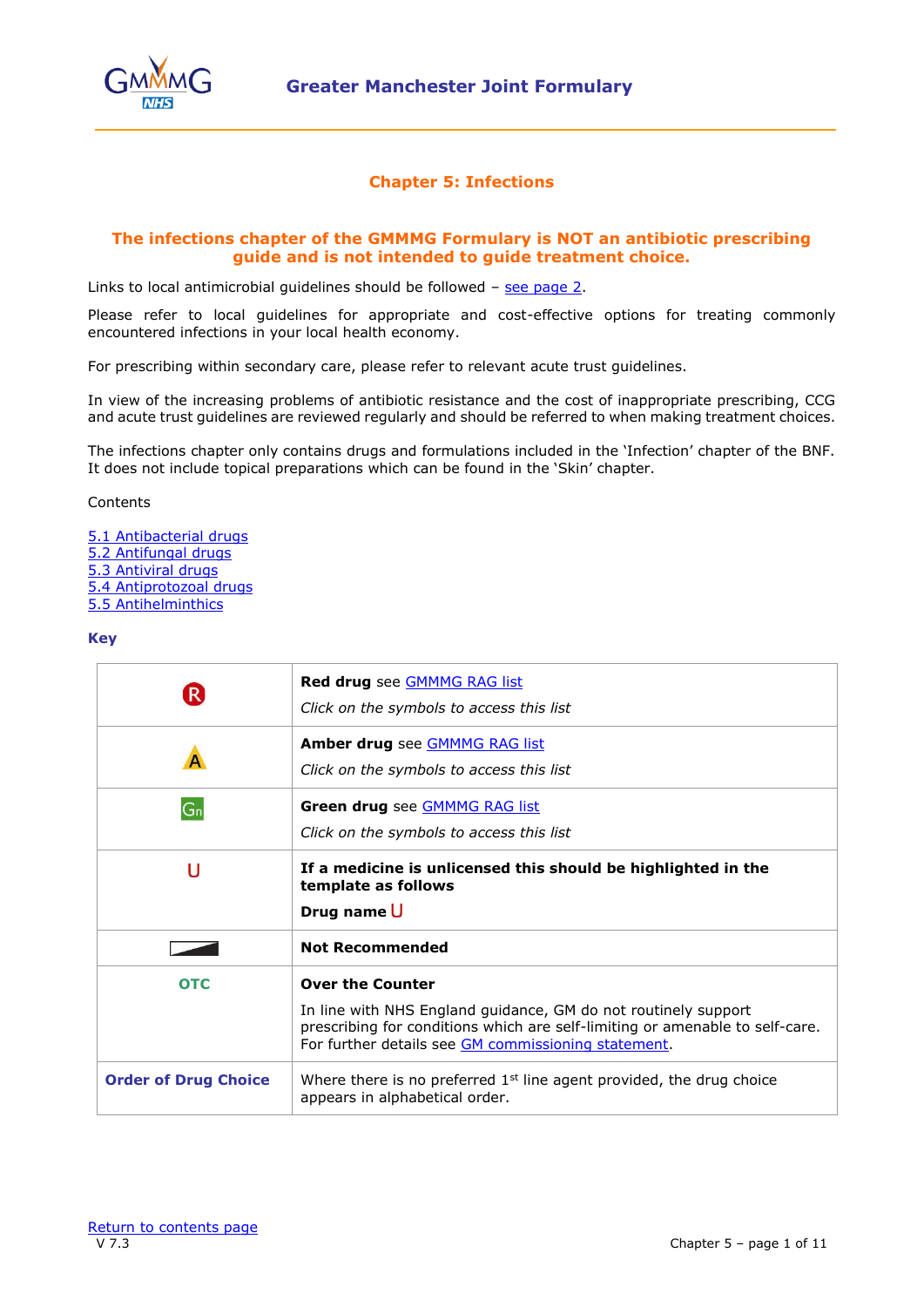

<span id="page-1-0"></span>

| <b>BNF chapter</b>                                                                                                                                                                                                                                    | <b>5 Infections</b>                                                        |  |
|-------------------------------------------------------------------------------------------------------------------------------------------------------------------------------------------------------------------------------------------------------|----------------------------------------------------------------------------|--|
| <b>Section</b>                                                                                                                                                                                                                                        | <b>5.1 Antibacterial drugs</b>                                             |  |
|                                                                                                                                                                                                                                                       | Please follow the <b>GMMMG Greater Manchester Antimicrobial Guidelines</b> |  |
| The aims of this guidance are to<br>• to provide a simple, empirical approach to the treatment of common infections<br>• to promote the safe and effective use of antibiotics<br>• to minimise the emergence of bacterial resistance in the community |                                                                            |  |
| <b>Additional information:</b>                                                                                                                                                                                                                        |                                                                            |  |
| NICE NG50: Cirrhosis in over 16s: assessment and management                                                                                                                                                                                           |                                                                            |  |
| NICE NG51: Sepsis: recognition, diagnosis and early management                                                                                                                                                                                        |                                                                            |  |
| NICE NG95: Lyme disease                                                                                                                                                                                                                               |                                                                            |  |
| NICE NG79: Sinusitis (acute): antimicrobial prescribing                                                                                                                                                                                               |                                                                            |  |
| NICE NG91: Otitis media (acute): antimicrobial prescribing                                                                                                                                                                                            |                                                                            |  |

### **Antimicrobial resistance**

Public Health England has published an online bulletin providing information on antimicrobial resistance (AMR). It sets out effective methods to avoid unnecessary prescribing of antibiotics and provides advice for healthcare professionals:

<https://www.gov.uk/government/publications/health-matters-antimicrobial-resistance>

NICE has issued guidance that covers the effective use of antimicrobials (including antibiotics) in children, young people and adults. It aims to change prescribing practice to help slow the emergence of antimicrobial resistance and ensure that antimicrobials remain an effective treatment for infection. [NICE \(Aug 2015\) Antimicrobial stewardship: systems and processes for effective antimicrobial medicine](http://www.nice.org.uk/guidance/ng15)  [use NG15](http://www.nice.org.uk/guidance/ng15)

| <b>BNF chapter</b> | <b>5 Infections</b>                                                                                                                                                                                                      |                                                             |  |
|--------------------|--------------------------------------------------------------------------------------------------------------------------------------------------------------------------------------------------------------------------|-------------------------------------------------------------|--|
| <b>Section</b>     | 5.1 Antibacterial drugs                                                                                                                                                                                                  |                                                             |  |
| <b>Subsection</b>  | <b>5.1.4 Aminoglycosides</b>                                                                                                                                                                                             |                                                             |  |
|                    | Tobramycin                                                                                                                                                                                                               |                                                             |  |
|                    | NICE TA276: Cystic fibrosis (pseudomonas lung infection)<br>MHRA DSU: Aminoglycosides (gentamicin, amikacin, tobramycin, and neomycin):<br>increased risk of deafness in patients with mitochondrial mutations, Jan 2021 |                                                             |  |
| <b>Nebulised</b>   | Tobi <sup>®</sup> nebuliser solution 300mg/5ml<br>ampoules<br>Bramitob® nebuliser solution 300mg/4ml<br>ampoules                                                                                                         | <b>R</b> for new patients presenting to the<br>service only |  |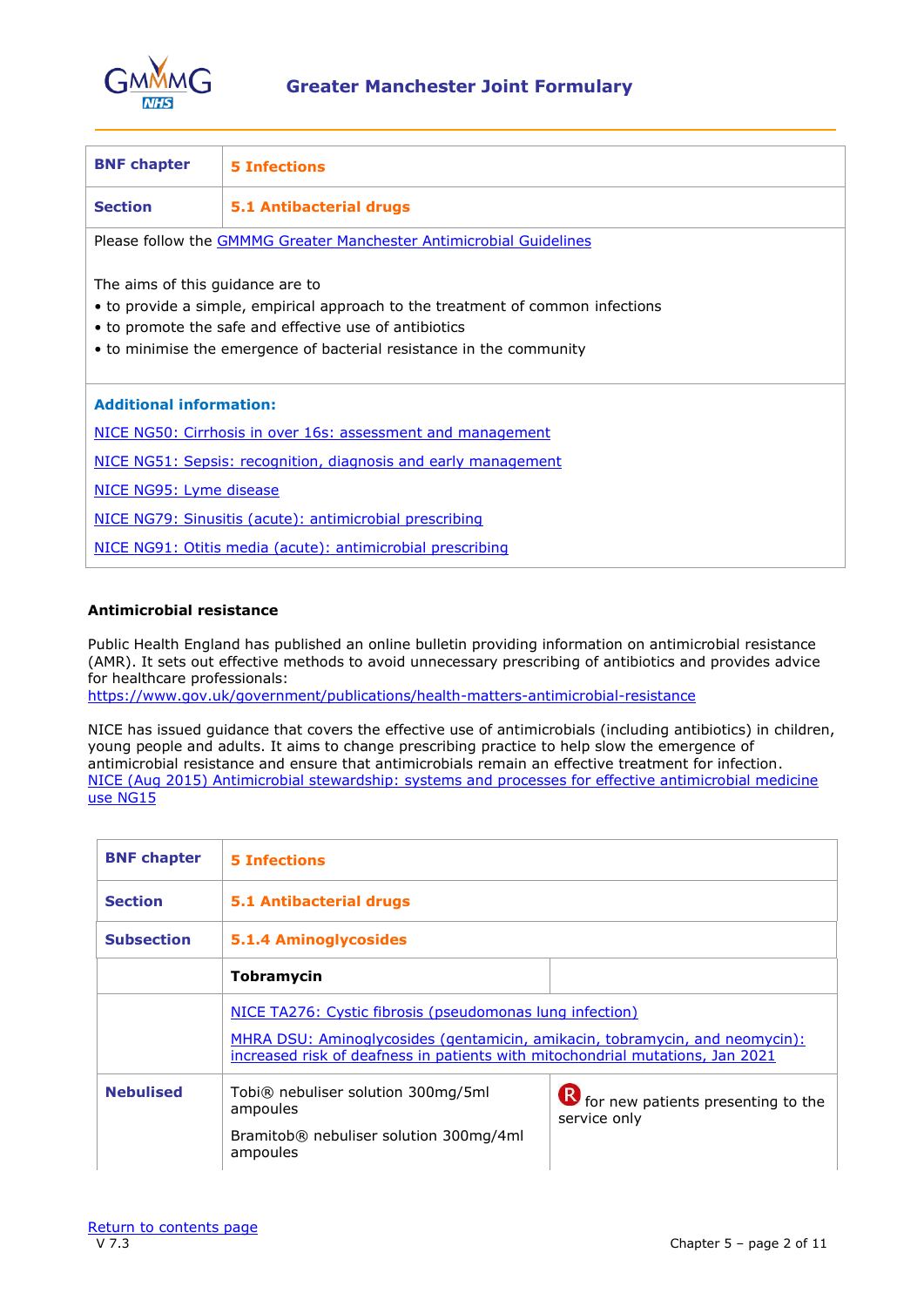

| <b>Inhaled</b>                                                                                                                                                                                                                                                                                                                                                                                    | Tobi Podhaler® dry powder inhalation<br>capsules 28mg                                                                                                                                                                                                                                                                                                                                                                                                             | <b>R</b> for cystic fibrosis patients                                                           |
|---------------------------------------------------------------------------------------------------------------------------------------------------------------------------------------------------------------------------------------------------------------------------------------------------------------------------------------------------------------------------------------------------|-------------------------------------------------------------------------------------------------------------------------------------------------------------------------------------------------------------------------------------------------------------------------------------------------------------------------------------------------------------------------------------------------------------------------------------------------------------------|-------------------------------------------------------------------------------------------------|
| <b>Additional notes</b>                                                                                                                                                                                                                                                                                                                                                                           |                                                                                                                                                                                                                                                                                                                                                                                                                                                                   |                                                                                                 |
|                                                                                                                                                                                                                                                                                                                                                                                                   | Tobramycin dry powder for inhalation (DPI) is an option for treating chronic pulmonary infection<br>caused by Pseudomonas aeruginosa in people with cystic fibrosis only if colistimethate sodium is<br>contraindicated, is not tolerated, or has not produced an adequate clinical response and the<br>manufacturer provides tobramycin DPI with the discount agreed as part of the patient access scheme<br>to primary, secondary and tertiary care in the NHS. |                                                                                                 |
| <b>Subsection</b>                                                                                                                                                                                                                                                                                                                                                                                 | 5.1.7 Some other antibacterials                                                                                                                                                                                                                                                                                                                                                                                                                                   |                                                                                                 |
|                                                                                                                                                                                                                                                                                                                                                                                                   | Vancomycin                                                                                                                                                                                                                                                                                                                                                                                                                                                        | <b>Gn</b> For treating severe or recurrent                                                      |
|                                                                                                                                                                                                                                                                                                                                                                                                   | Capsules 125mg                                                                                                                                                                                                                                                                                                                                                                                                                                                    | Clostridium difficile only                                                                      |
|                                                                                                                                                                                                                                                                                                                                                                                                   | Linezolid                                                                                                                                                                                                                                                                                                                                                                                                                                                         | R                                                                                               |
|                                                                                                                                                                                                                                                                                                                                                                                                   | <b>Polymixins</b> (colistimethate)                                                                                                                                                                                                                                                                                                                                                                                                                                | <b>NICE TA276: Cystic fibrosis</b><br>(pseudomonas lung infection)                              |
| <b>Do Not</b>                                                                                                                                                                                                                                                                                                                                                                                     | <b>Bezlotoxumab</b>                                                                                                                                                                                                                                                                                                                                                                                                                                               | Criterion 2 (see RAG list)                                                                      |
| <b>Prescribe</b>                                                                                                                                                                                                                                                                                                                                                                                  | For prevention of recurrence of Clostridium<br>difficile infection in adults at high risk of<br>recurrence.                                                                                                                                                                                                                                                                                                                                                       | <b>HCD commissioning statement</b>                                                              |
|                                                                                                                                                                                                                                                                                                                                                                                                   | Not recommended for routine<br>commissioning. IFR required.                                                                                                                                                                                                                                                                                                                                                                                                       |                                                                                                 |
| <b>Nebulised</b>                                                                                                                                                                                                                                                                                                                                                                                  | <b>Colistimethate</b> injection for nebulisation<br>Promixin® powder for nebuliser solution                                                                                                                                                                                                                                                                                                                                                                       | <b>B</b> for new cystic fibrosis patients<br>presenting to the service only                     |
|                                                                                                                                                                                                                                                                                                                                                                                                   |                                                                                                                                                                                                                                                                                                                                                                                                                                                                   | A for existing cystic fibrosis patients<br>only awaiting repatriation                           |
|                                                                                                                                                                                                                                                                                                                                                                                                   |                                                                                                                                                                                                                                                                                                                                                                                                                                                                   | A when nebulised for non-cystic<br>fibrosis patients                                            |
| <b>Inhaled</b>                                                                                                                                                                                                                                                                                                                                                                                    | <b>Colistimethate sodium</b><br>Colobreathe ® 125mg dry powder<br>inhalation capsules                                                                                                                                                                                                                                                                                                                                                                             | $\vert \mathsf{R} \vert$<br>when inhaled for cystic fibrosis<br>patients                        |
| <b>Additional notes</b>                                                                                                                                                                                                                                                                                                                                                                           |                                                                                                                                                                                                                                                                                                                                                                                                                                                                   |                                                                                                 |
| Colistimethate sodium dry powder inhalation is an option for treating chronic pulmonary infection<br>caused by P. aeruginosa in people with cystic fibrosis only if they do not tolerate it in its nebulised<br>form and the manufacturer provides colistimethate sodium DPI with the discount agreed as part of the<br>patient access scheme to primary, secondary and tertiary care in the NHS. |                                                                                                                                                                                                                                                                                                                                                                                                                                                                   |                                                                                                 |
|                                                                                                                                                                                                                                                                                                                                                                                                   | <b>Rifaximin</b>                                                                                                                                                                                                                                                                                                                                                                                                                                                  | <b>Gn</b> Following specialist initiation                                                       |
|                                                                                                                                                                                                                                                                                                                                                                                                   | Tablets 550mg                                                                                                                                                                                                                                                                                                                                                                                                                                                     | NICE TA337: Rifaximin for preventing<br>episodes of overt hepatic<br>encephalopathy, March 2015 |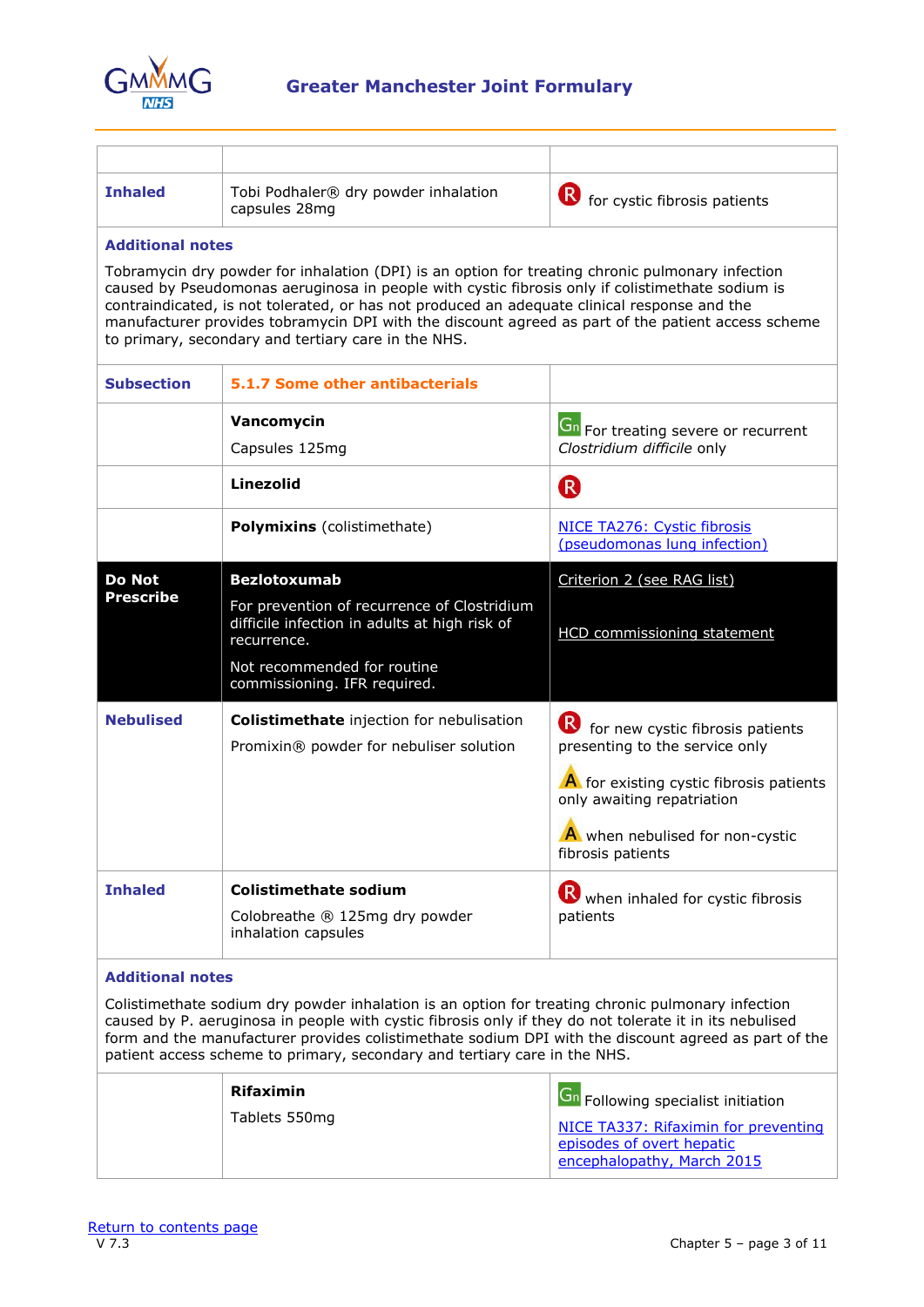

| <b>Subsection</b>                                                                                                                                                                               | 5.1.9 Antituberculosis drugs          | Gn Following specialist<br>initiation                                             |
|-------------------------------------------------------------------------------------------------------------------------------------------------------------------------------------------------|---------------------------------------|-----------------------------------------------------------------------------------|
| <b>Additional notes</b>                                                                                                                                                                         |                                       |                                                                                   |
| All TB treatment must be prescribed by a specialist in treating TB infection. All treatment is therefore<br>provided by the specialist centre until patient is stable then RAG status is green. |                                       |                                                                                   |
| Treatment of drug resistant TB is commissioned by NHSE.                                                                                                                                         |                                       |                                                                                   |
| <b>Subsection</b><br>5.1.10 Antileprotic drugs                                                                                                                                                  |                                       |                                                                                   |
| <b>First choice</b>                                                                                                                                                                             | <b>Dapsone</b><br>Tablets 50mg, 100mg | Gn Following specialist<br>initiation for leprosy and<br>dermatitis herpetiformis |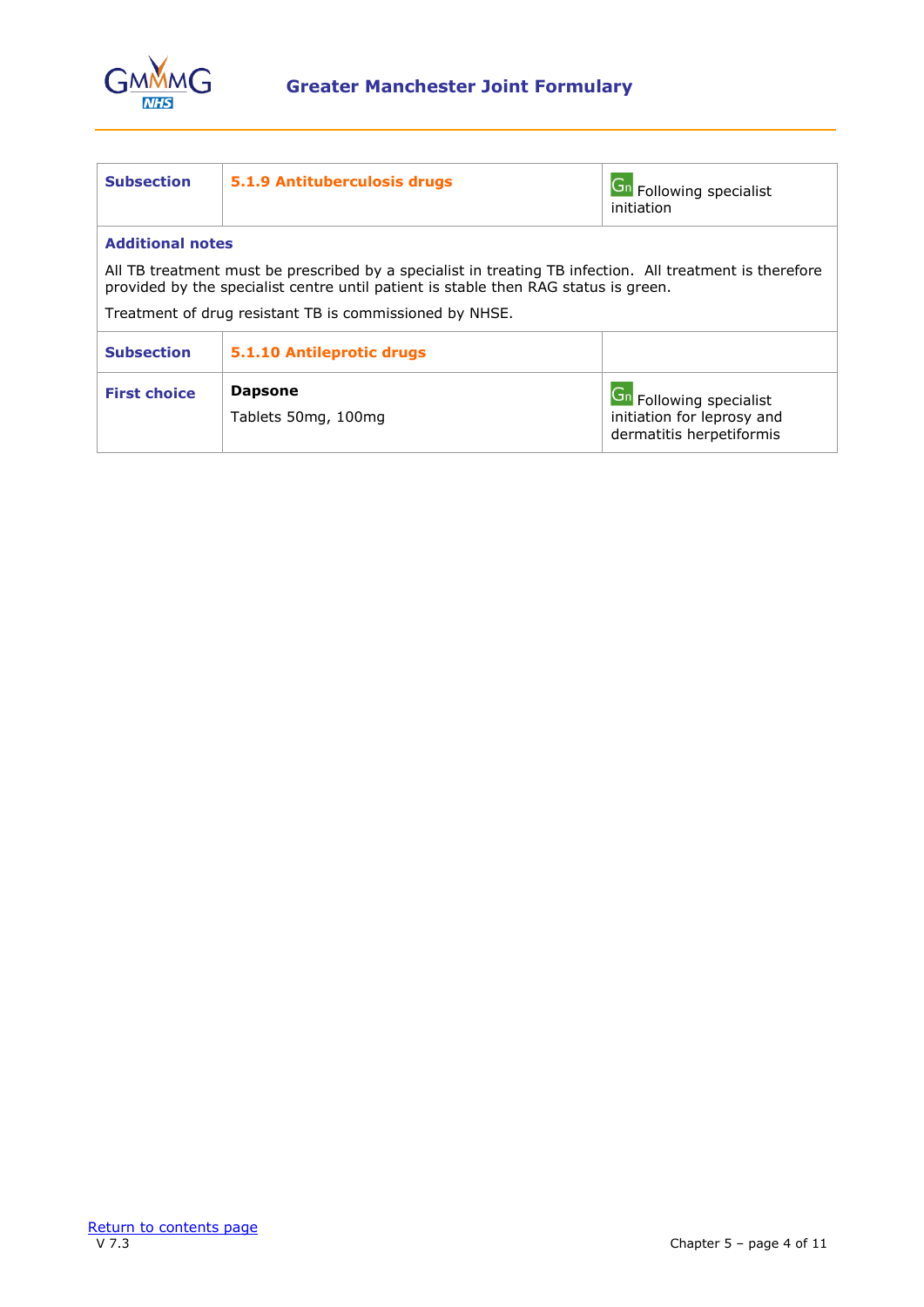

<span id="page-4-0"></span>

| <b>Chapter</b>                         | <b>5 Infections</b>                                                                                      |                                                              |  |
|----------------------------------------|----------------------------------------------------------------------------------------------------------|--------------------------------------------------------------|--|
| <b>Section</b>                         | <b>5.2 Antifungal drugs</b>                                                                              |                                                              |  |
| <b>Subsection</b>                      | 5.2.1. Triazole antifungals                                                                              |                                                              |  |
| <b>First choice</b>                    | <b>Fluconazole</b>                                                                                       |                                                              |  |
|                                        | Capsules 50mg, 150mg, 200mg                                                                              |                                                              |  |
| <b>Alternatives</b>                    | <b>Itraconazole</b>                                                                                      |                                                              |  |
|                                        | Capsules 100mg                                                                                           |                                                              |  |
| <b>Additional notes</b>                |                                                                                                          |                                                              |  |
| risk of heart failure.                 | Following reports of heart failure, caution is advised when prescribing itraconazole to patients at high |                                                              |  |
|                                        | Posaconazole                                                                                             | <sup>R</sup>                                                 |  |
|                                        |                                                                                                          | <b>MHRA DSU: Posaconazole</b><br>(Noxafil): tablets and oral |  |
|                                        |                                                                                                          | suspension are not directly                                  |  |
|                                        |                                                                                                          | interchangeable                                              |  |
|                                        | Voriconazole                                                                                             | R                                                            |  |
|                                        |                                                                                                          | MHRA DSU: Voriconazole -<br>reminder of risk of liver        |  |
|                                        |                                                                                                          | toxicity, phototoxicity and<br>squamous cell carcinoma, May  |  |
|                                        |                                                                                                          | 2014                                                         |  |
| <b>Do Not</b><br><b>Prescribe</b>      | Ketoconazole                                                                                             | Criterion 1 (see RAG list)                                   |  |
|                                        | For oral administration                                                                                  |                                                              |  |
| <b>Subsection</b><br><b>Subsection</b> | 5.2.2 Imidazole antifungals                                                                              |                                                              |  |
|                                        | 5.2.3 Polyene antifungals                                                                                |                                                              |  |
| <b>Subsection</b>                      | 5.2.4 Echinocandin antifungals                                                                           |                                                              |  |
|                                        | Caspofungin                                                                                              | R                                                            |  |
|                                        | IV infusion                                                                                              |                                                              |  |
|                                        | Micafungin                                                                                               | R                                                            |  |
|                                        | IV infusion                                                                                              |                                                              |  |
| <b>Subsection</b>                      | 5.2.5 Other antifungals                                                                                  |                                                              |  |
|                                        | <b>Terbinafine</b>                                                                                       |                                                              |  |
|                                        | Tablets 250mg                                                                                            |                                                              |  |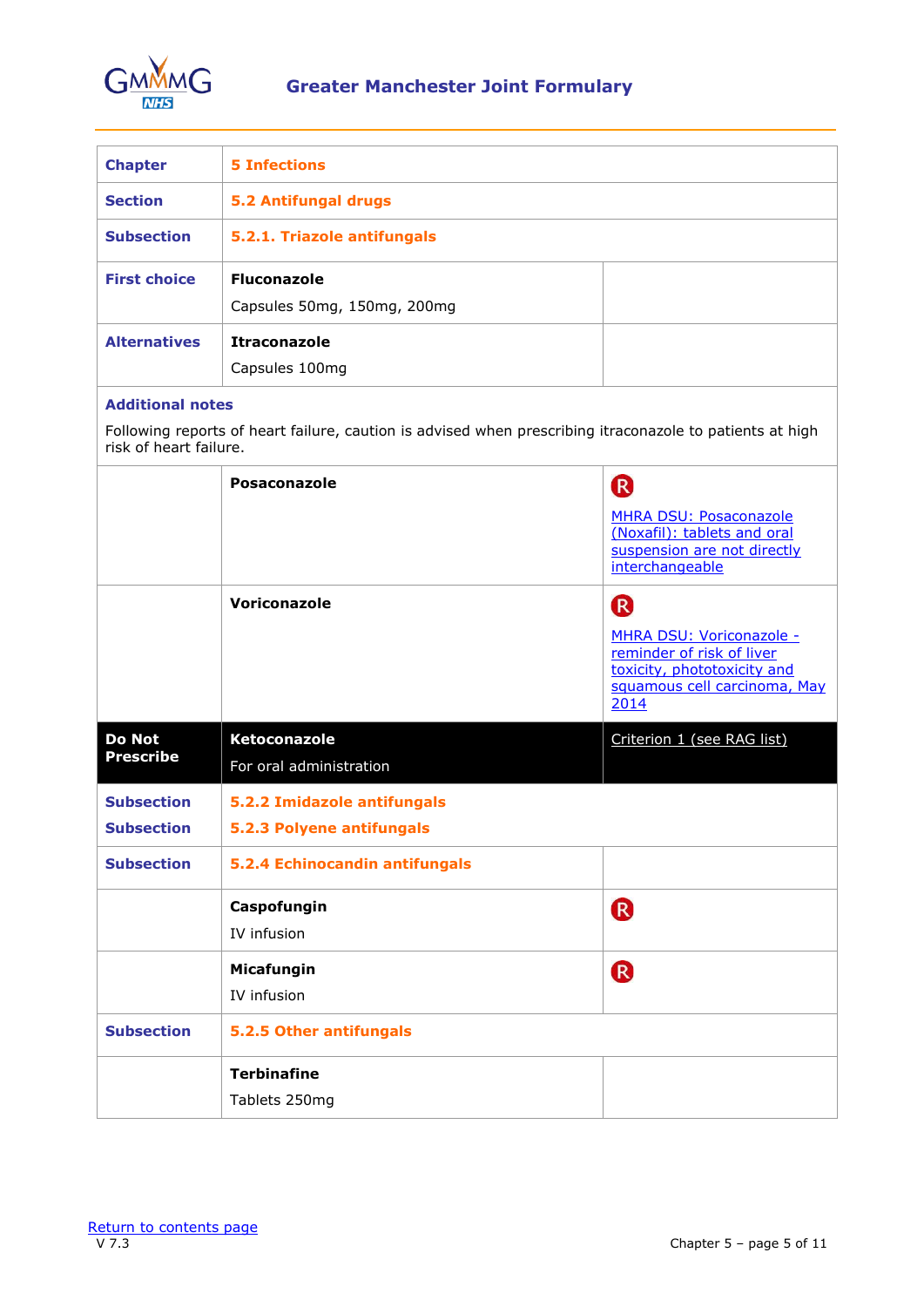

<span id="page-5-0"></span>

| <b>Do Not</b><br><b>Prescribe</b>     | <b>Fungal nail infections</b><br>Nail lacquers, paints and softening products                                                                                                                                                                                                                           | In line with NHS England guidance,<br>GM do not routinely support<br>prescribing for conditions which are<br>self-limiting or amenable to self- |
|---------------------------------------|---------------------------------------------------------------------------------------------------------------------------------------------------------------------------------------------------------------------------------------------------------------------------------------------------------|-------------------------------------------------------------------------------------------------------------------------------------------------|
|                                       | See commissioning statement for exceptions                                                                                                                                                                                                                                                              | care. For further details see GM<br>commissioning statement.                                                                                    |
| <b>Chapter</b>                        | <b>5 Infections</b>                                                                                                                                                                                                                                                                                     |                                                                                                                                                 |
| <b>Section</b>                        | <b>5.3 Antiviral drugs</b>                                                                                                                                                                                                                                                                              |                                                                                                                                                 |
| <b>COVID-19</b>                       |                                                                                                                                                                                                                                                                                                         |                                                                                                                                                 |
|                                       | NG191: COVID-19 rapid quideline: managing COVID-19                                                                                                                                                                                                                                                      |                                                                                                                                                 |
| <b>Antivirals Pregnancy Registry.</b> | MHRA DSU: COVID-19 antivirals: reporting to the UK COVID-19 Antivirals Pregnancy Registry, Feb<br>2022: As the safety of COVID-19 antivirals in pregnancy has not been established, please report any<br>pregnancies which occur during use of an antiviral, including paternal use, to the UK COVID-19 |                                                                                                                                                 |
|                                       | Casirivimab / imdevimab (Ronapreve® ▼)                                                                                                                                                                                                                                                                  | R                                                                                                                                               |
|                                       | Solution for injection or infusion 120mg/ml                                                                                                                                                                                                                                                             |                                                                                                                                                 |
|                                       | Molnupiravir (Lagevrio® ▼)<br>Capsules 200mg                                                                                                                                                                                                                                                            | ®                                                                                                                                               |
|                                       | <b>Remdesivir</b> (Veklury® $\Psi$ )                                                                                                                                                                                                                                                                    | R                                                                                                                                               |
|                                       | Powder for concentrate for solution for<br>infusion 100mg                                                                                                                                                                                                                                               |                                                                                                                                                 |
|                                       | <b>Sotrovimab</b> (Xevudy® $\nabla$ )<br>Concentrate for solution for infusion 500mg                                                                                                                                                                                                                    | ®                                                                                                                                               |
| <b>Subsection</b>                     | 5.3.1 HIV infection                                                                                                                                                                                                                                                                                     |                                                                                                                                                 |
|                                       | $\left( \mathsf{R}\right)$<br>Only prescribed by a specialist experienced in the management of HIV infection                                                                                                                                                                                            |                                                                                                                                                 |
| <b>Subsection</b>                     | <b>5.3.2 Herpes virus infections</b>                                                                                                                                                                                                                                                                    |                                                                                                                                                 |
|                                       | 5.3.2.1 Herpes simplex and varicella-zoster infection                                                                                                                                                                                                                                                   |                                                                                                                                                 |
| <b>First choice</b>                   | <b>Aciclovir</b>                                                                                                                                                                                                                                                                                        |                                                                                                                                                 |
|                                       | Tablets 200mg, 400mg, 800mg<br>Cream 5% 2g - see Skin chapter                                                                                                                                                                                                                                           |                                                                                                                                                 |
|                                       | Eye ointment $3\%$ 4.5g - see Eye chapter                                                                                                                                                                                                                                                               |                                                                                                                                                 |
| <b>Alternatives</b>                   | <b>Valaciclovir</b>                                                                                                                                                                                                                                                                                     |                                                                                                                                                 |
|                                       | Tablets 250mg, 500mg                                                                                                                                                                                                                                                                                    |                                                                                                                                                 |
| <b>Do Not</b><br><b>Prescribe</b>     | Infrequent cold sores of the lip<br>Aciclovir cream, Zovirax cold sore cream                                                                                                                                                                                                                            | In line with NHS England guidance,<br>GM do not routinely support<br>prescribing for conditions which are<br>self-limiting or amenable to self- |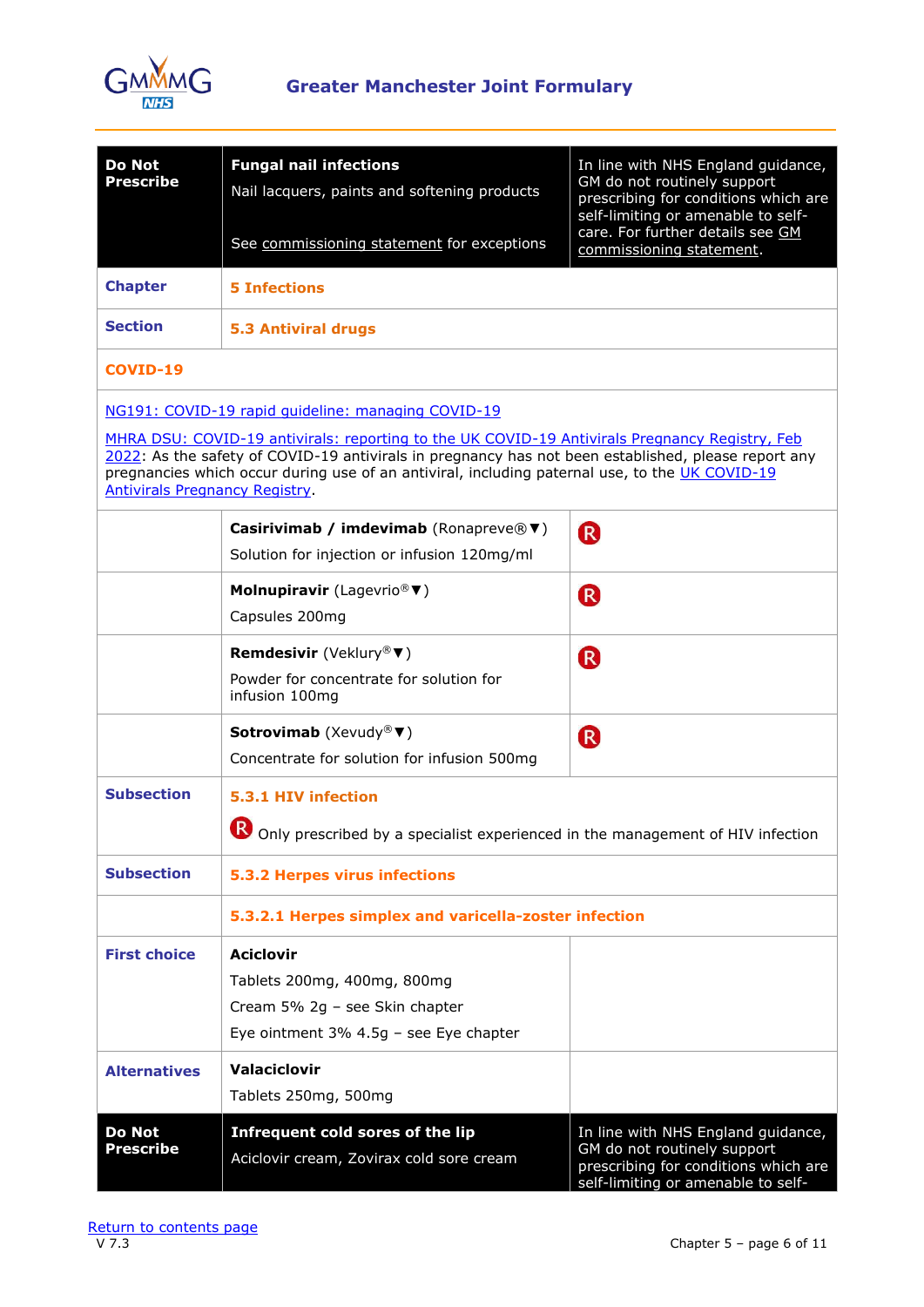

|                                | See commissioning statement for exceptions                                                               | care. For further details see GM<br>commissioning statement.                                           |  |
|--------------------------------|----------------------------------------------------------------------------------------------------------|--------------------------------------------------------------------------------------------------------|--|
|                                | 5.3.2.2 Cytomegalovirus                                                                                  | ®                                                                                                      |  |
|                                | Letermovir<br>Tablets 240mg (Prevymis®)                                                                  | R<br>NICE TA591: Letermovir for                                                                        |  |
|                                |                                                                                                          | preventing cytomegalovirus<br>disease after a stem cell transplant                                     |  |
| <b>Subsection</b>              | <b>5.3.3 Viral hepatitis</b>                                                                             | R                                                                                                      |  |
|                                | 5.3.3.1 Chronic hepatitis B                                                                              |                                                                                                        |  |
|                                | <b>Adefovir dipivoxil</b>                                                                                | R                                                                                                      |  |
|                                | Tablets 10mg                                                                                             | NICE TA96: Adefovir dipivoxil and<br>peginterferon alfa-2a for the<br>treatment of chronic hepatitis B |  |
| 5.3.3.2 Chronic hepatitis C    |                                                                                                          |                                                                                                        |  |
| hepatitis C,                   | NICE TA75: Interferon alfa (pegylated and non-pegylated) and ribavirin for the treatment of chronic      |                                                                                                        |  |
|                                | NICE TA106: Peginterferon alfa and ribavirin for the treatment of mild chronic hepatitis C,              |                                                                                                        |  |
|                                | NICE TA200: hepatitis C - peginterferon alfa and ribavirin                                               |                                                                                                        |  |
| reactivation                   | MHRA: Direct-acting antiviral interferon-free regimens to treat chronic hepatitis C: risk of hepatitis B |                                                                                                        |  |
| antagonists and changes in INR | MHRA: Direct-acting antivirals to treat chronic hepatitis C: risk of interaction with vitamin K          |                                                                                                        |  |
| diabetes (December 2018)       | MHRA DSU: Direct-acting antivirals for chronic hepatitis C: risk of hypoglycaemia in patients with       |                                                                                                        |  |
|                                | Boceprevir <sup>▼</sup>                                                                                  | ®                                                                                                      |  |
|                                | Capsules 200mg                                                                                           | NICE TA253: Hepatitis C (genotype<br>1) boceprevir                                                     |  |
|                                | Elbasvir-grazoprevir <sup>▼</sup>                                                                        | <b>R</b>                                                                                               |  |
|                                | 50mg/100mg film-coated tablets                                                                           | NICE TA413: Elbasvir-grazoprevir<br>for treating chronic hepatitis C                                   |  |
|                                | Glecaprevir-pibrentasvir▼                                                                                | R                                                                                                      |  |
|                                | 100mg/40mg film-coated tablets                                                                           | NICE TA499: Glecaprevir-<br>pibrentasvir for treating chronic<br>hepatitis C                           |  |
|                                | Sofosbuvir▼                                                                                              | R                                                                                                      |  |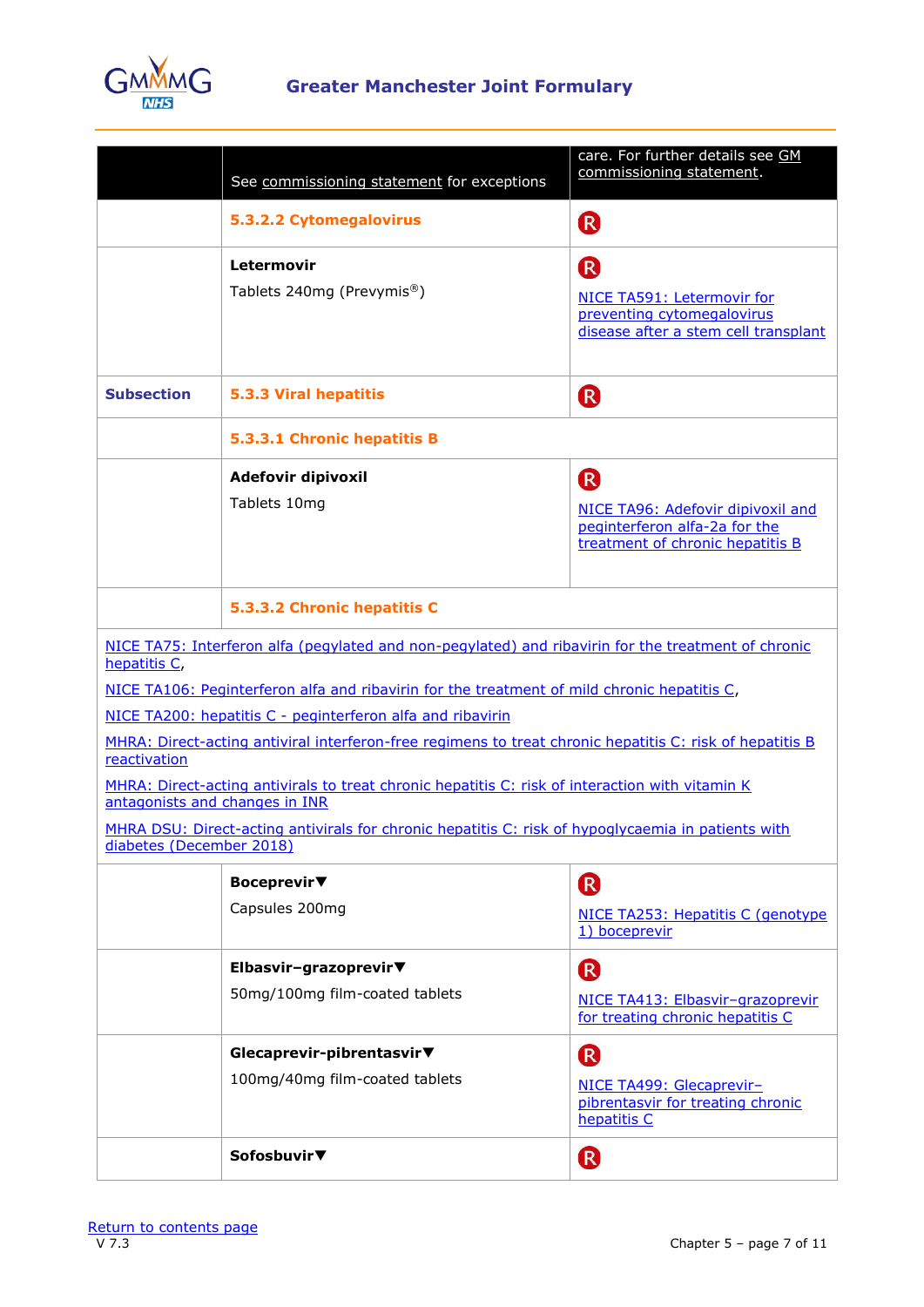

|                                                                                                | Tablets 400mg                         | NICE TA330: Sofosbuvir for<br>treating chronic hepatitis C          |
|------------------------------------------------------------------------------------------------|---------------------------------------|---------------------------------------------------------------------|
|                                                                                                |                                       | MHRA DSU: Sofosbuvir with                                           |
|                                                                                                |                                       | daclatasvir; sofosbuvir with                                        |
|                                                                                                |                                       | ledipasvir: risks of severe                                         |
|                                                                                                |                                       | bradycardia and heart block when<br>taken with amiodarone, May 2015 |
|                                                                                                | Sofosbuvir-velpatasvir▼               | R                                                                   |
|                                                                                                | Tablets 400mg/100mg                   | TA430: Sofosbuvir-velpatasvir for                                   |
|                                                                                                |                                       | treating chronic hepatitis C                                        |
|                                                                                                | Sofosbuvir-velpatasvir-voxilaprevir▼  | R                                                                   |
|                                                                                                | 400mg/100mg/100mg film-coated tablets | NICE TA507: Sofosbuvir-                                             |
|                                                                                                |                                       | velpatasvir-voxilaprevir for                                        |
|                                                                                                |                                       | treating chronic hepatitis C                                        |
|                                                                                                | Telaprevir <sup>▼</sup>               | <sup>R</sup>                                                        |
|                                                                                                | Tablets 375mg                         | NICE TA252: hepatitis C (genotype                                   |
|                                                                                                |                                       | 1) telaprevir                                                       |
|                                                                                                |                                       |                                                                     |
| <b>Subsection</b>                                                                              | 5.3.4 Influenza                       |                                                                     |
| <b>First choice</b>                                                                            | <b>Oseltamivir</b>                    |                                                                     |
|                                                                                                | Capsules 30mg, 45mg, 75mg             |                                                                     |
|                                                                                                | Suspension 6mg/1ml                    | Suspension only for children under<br>1 year of age                 |
| <b>Alternatives</b>                                                                            | Zanamivir                             |                                                                     |
|                                                                                                | Dry powder for inhalation 5mg blister |                                                                     |
|                                                                                                | Solution for infusion 10mg/ml         | R                                                                   |
| <b>Additional Notes:</b>                                                                       |                                       |                                                                     |
| Influenza vaccination remains the first line preventative treatment for influenza. Vaccination |                                       |                                                                     |

programmes should be promoted to all at risk patients, and programmes should be initiated in residential settings as a priority. For more information see [Public Health England.](https://www.gov.uk/government/organisations/public-health-england)

[NICE TA158: Oseltamivir, amantadine \(review\) and zanamivir for the prophylaxis of influenza, Sep](http://guidance.nice.org.uk/TA158/Guidance/pdf/English)  [2008](http://guidance.nice.org.uk/TA158/Guidance/pdf/English)

[NICE TA168: amantadine, oseltamivir and zanamivir for the treatment of influenza, Feb 2009](http://guidance.nice.org.uk/TA168/Guidance/pdf/English)

NICE guidance for the use of antivirals for seasonal influenza does not apply in an influenza pandemic; other guidelines will be issued.

| <b>Subsection</b> | 5.3.5 Respiratory syncytial virus |   |
|-------------------|-----------------------------------|---|
|                   | <b>Ribavirin</b><br>Tablets 200mg | R |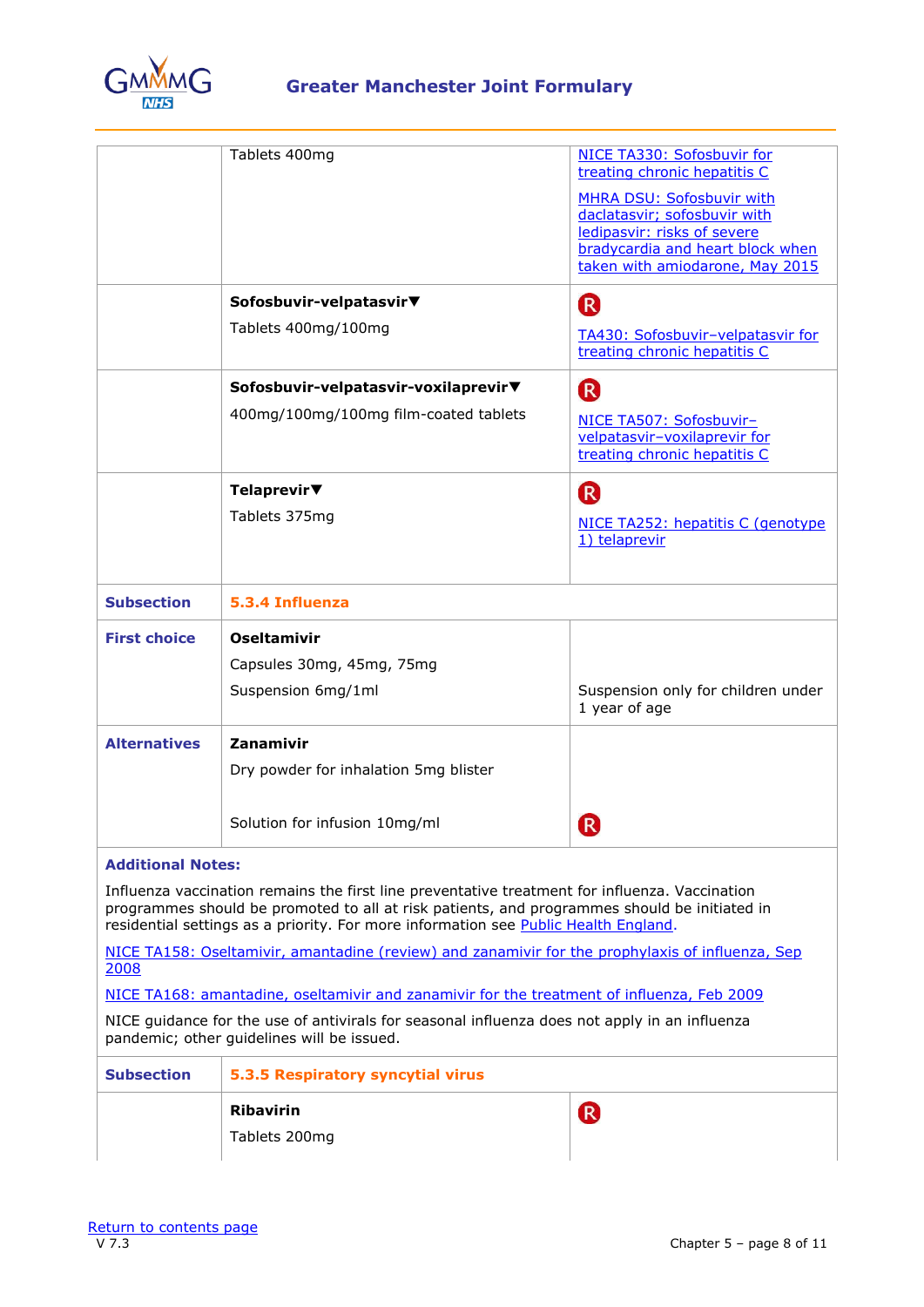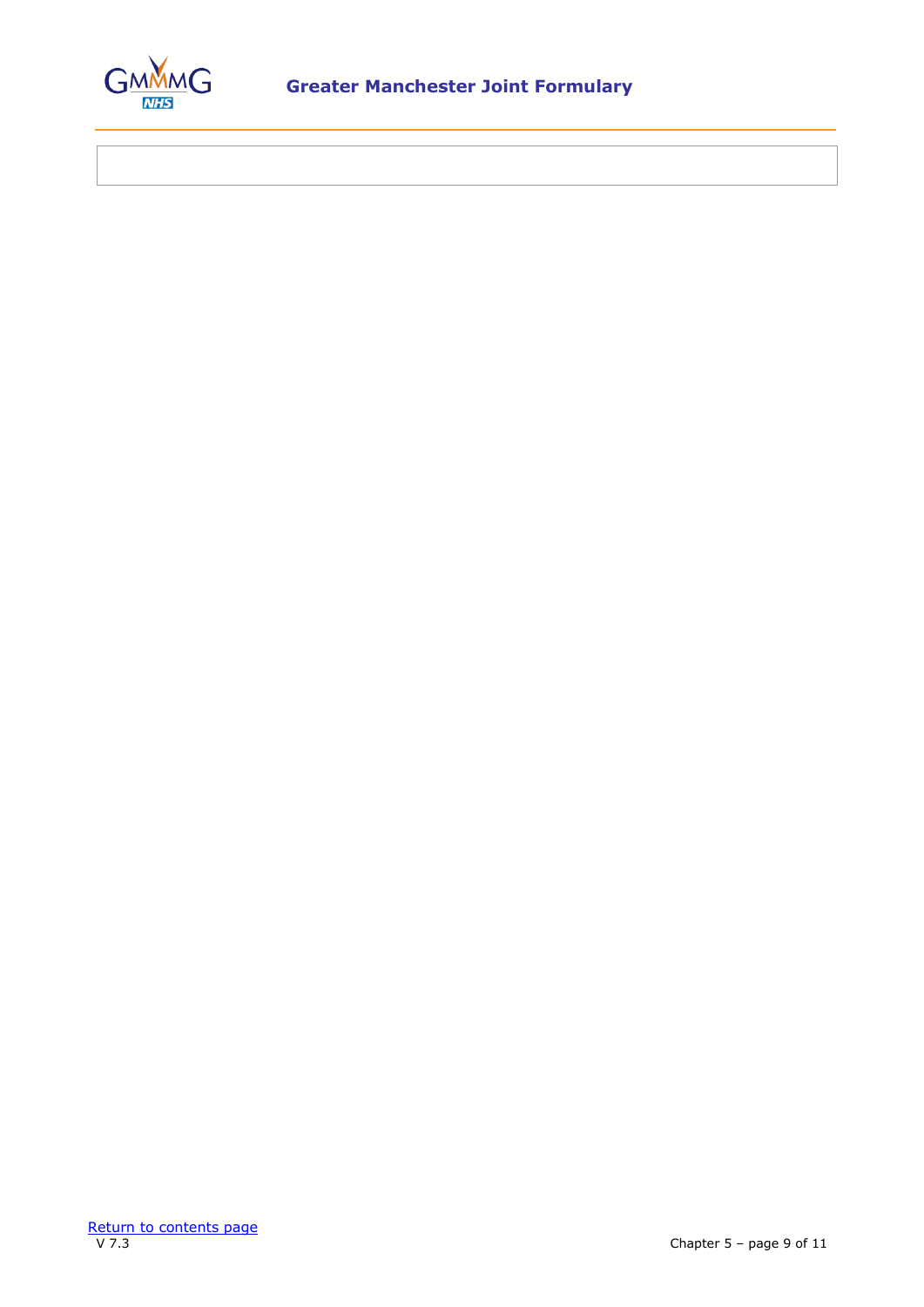

<span id="page-9-0"></span>

| <b>Chapter</b>    | <b>5 Infections</b>                                                                    |
|-------------------|----------------------------------------------------------------------------------------|
| <b>Section</b>    | 5.4 Antiprotozoal drugs                                                                |
| <b>Subsection</b> | 5.4.1 Antimalarials                                                                    |
|                   | <b>Malaria prophylaxis</b>                                                             |
| <b>Policy</b>     | Drugs for malaria prophylaxis are not prescribable on the NHS. See GMMMG Travel Abroad |

#### **Additional Notes:**

Chloroquine and proguanil are available over the counter (OTC) whereas mefloquine and Malarone® require a private prescription.

Refer to BNF or MIMS for telephone numbers for up to date advice on recommended products.

[MHRA DSU: Hydroxychloroquine, chloroquine: increased risk of cardiovascular events when used with](https://www.gov.uk/drug-safety-update/hydroxychloroquine-chloroquine-increased-risk-of-cardiovascular-events-when-used-with-macrolide-antibiotics-reminder-of-psychiatric-reactions)  [macrolide antibiotics; reminder of psychiatric reactions, Feb 2022](https://www.gov.uk/drug-safety-update/hydroxychloroquine-chloroquine-increased-risk-of-cardiovascular-events-when-used-with-macrolide-antibiotics-reminder-of-psychiatric-reactions)

| <b>Grey drugs</b><br>Items which<br>are listed as<br>Grey are<br>deemed not<br>suitable for<br>routine<br>prescribing but<br>may be<br>suitable for a<br>defined patient<br>population | <b>Travel vaccines</b><br>Hepatitis B,<br>Japanese Encephalitis,<br>Meningitis ACWY,<br>Yellow Fever,<br>Tick-borne encephalitis,<br>Rabies,<br><b>BCG</b><br>Not to be prescribed on the NHS solely for the<br>purposes of travel; only to be prescribed for other<br>indications, as outlined in <b>Immunisation Against</b><br>Infectious Disease - the Green Book | G <sub>n</sub><br>Criterion 3 (see RAG list)<br><b>GM Travel Abroad policy</b> |
|----------------------------------------------------------------------------------------------------------------------------------------------------------------------------------------|-----------------------------------------------------------------------------------------------------------------------------------------------------------------------------------------------------------------------------------------------------------------------------------------------------------------------------------------------------------------------|--------------------------------------------------------------------------------|
|                                                                                                                                                                                        | <b>Malaria treatment</b>                                                                                                                                                                                                                                                                                                                                              |                                                                                |
|                                                                                                                                                                                        | <b>Malarone</b> ® tablets<br><b>Riamet®</b> tablets                                                                                                                                                                                                                                                                                                                   | Specialist initiation                                                          |
| <b>Subsection</b>                                                                                                                                                                      | <b>5.4.2 Amoebicides</b>                                                                                                                                                                                                                                                                                                                                              |                                                                                |
| <b>First choice</b>                                                                                                                                                                    | <b>Metronidazole</b><br>tablets 200mg, 400mg                                                                                                                                                                                                                                                                                                                          |                                                                                |
| <b>Alternatives</b>                                                                                                                                                                    | <b>Tinidazole</b><br>tablets 500mg                                                                                                                                                                                                                                                                                                                                    |                                                                                |
| <b>Subsection</b>                                                                                                                                                                      | <b>5.4.3 Trichomonacides</b>                                                                                                                                                                                                                                                                                                                                          |                                                                                |
|                                                                                                                                                                                        | <b>Metronidazole</b><br>tablets 400mg                                                                                                                                                                                                                                                                                                                                 |                                                                                |